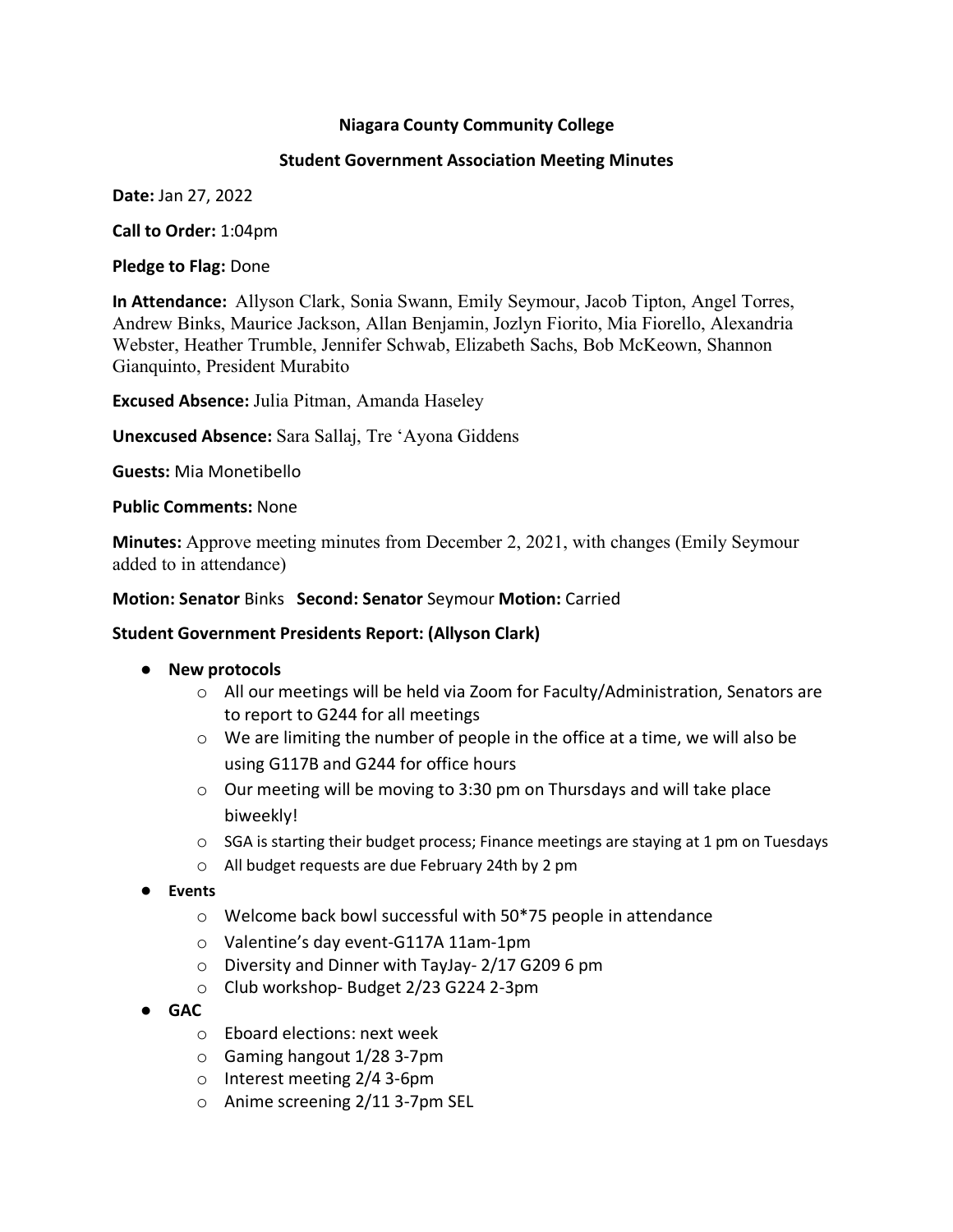- o Gaming hangout 2/25 3-7pm
- **CAB**
	- o Snack cab happened today
	- o Casino night 2/3 6:30-9:30pm G209
	- o Mocktail Monday 2/7 11:30-1:30pm LC
	- o Snack cab 2/16

# ● **Resignations**

- o Mikaysjiah Allan
- o Nicolette Baucer
- o Mia Fiorello
- **Election's**

# o **freshman Senators**

- Christopher Dickinson
	- Not in attendance due to time conflict
- Mia Monetibello
	- **Motion:** Senator Seymour **Second:** Senator Benjamin **Motion:** Carried
- **•** Hunter fry
	- Not in attendance due to time conflict
- Eliana Ceballos
	- Not in attendance due to time conflict

# o **Sophomore Senator**

- Serena Spangler
	- Not in attendance due to time conflict

## **Due to technical difficulties Report given Via Zoom Chat before exiting the meeting**

## **Faculty Representatives Report (Elizabeth Sachs)**

● Academic Standards Committee has made a retake grade policy more amenable to students to report who can petition for the higher of two grades if for some reason their grade taking the course a second time turns out to be lower

## **Return to Presidents report**

## ● **Open Board Positions**

- o Vice President
	- Senator Andrew Banks nominated himself
		- No other nominations
		- Secretary Swann Is in favor
- o Treasurer
	- no nominations
- o Student Event Coordinator
	- Senator Monetibello nominated herself
		- No other nominations
		- Secretary Swann in favor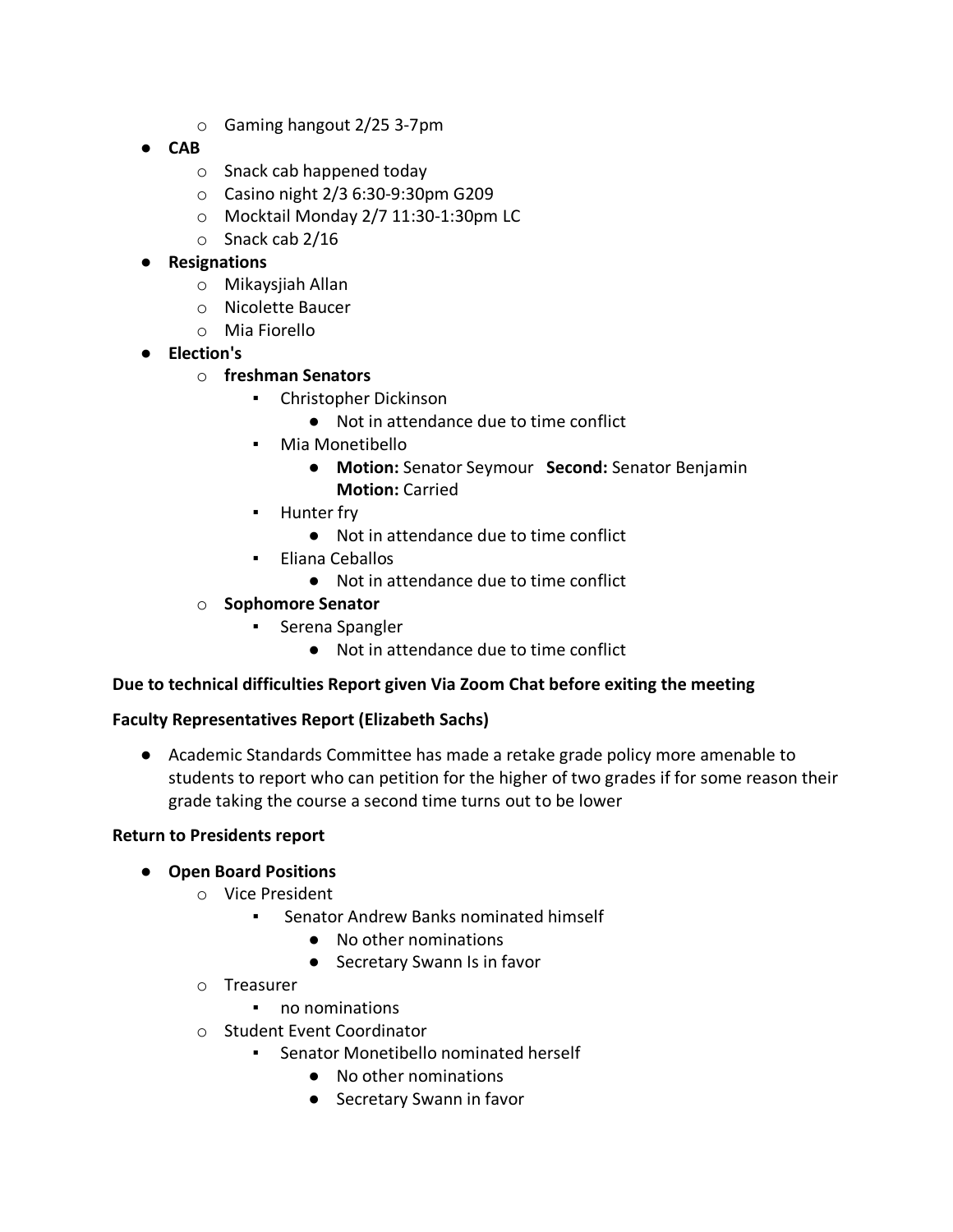- **Next steps**
	- o Schedules including office hours, classes, extracurricular, and work
	- o Committees will start meeting

## **Student Government Vice-President Report: (Andrew Binks)**

● Excited to get going

#### **Student Treasure Report:**

● none

## **Student Government Event Coordinator Report: (Mia Monetibello)**

● no report

## **Student Trustee's Report: (Maurice Jackson)**

- March meeting moved to March 22nd
- L. Ulatowski gave a report on the newer flexibility modes for classroom education
- The Board approved the NCCC Adjuncts Association Collective Bargaining Agreement which will last for four years.
- The Board approved a few grant applications for a few projects including
	- o The Enrollment Center Renovation in the Notar Administration Building
	- o Welding Room Designs
	- o A new Radiology room
- Emeritus status for Deborah Sorrentino
- Dr. Jamieson award recipients- honor recognizes faculty members who exemplify the traits of the late Dr. Jamieson
	- o Dr. Matthew Clarcq Professor who teaches History, coordinates the Liberal Arts & Sciences: Humanities and Social Science program, and serves as the Vice President of the NCCC Faculty Senate
	- $\circ$  Ms. Carolyn Stanko coordinator for the Horticulture program and cocoordinator of the biology program

## **Senators Reports:**

● None

## **Student Coordinator's Report: (Heather Trumble)**

- Needing help for casino night 2/3 set up all day and during event
- Applications available for alternative spring break in Student Life Office
- Chancellor's award Applications are due tomorrow

## **Athletic Director's Report: (Amanda Haseley)**

Given By President Clark and Trustee Jackson due to technical difficulties and the departure of zoom attendants